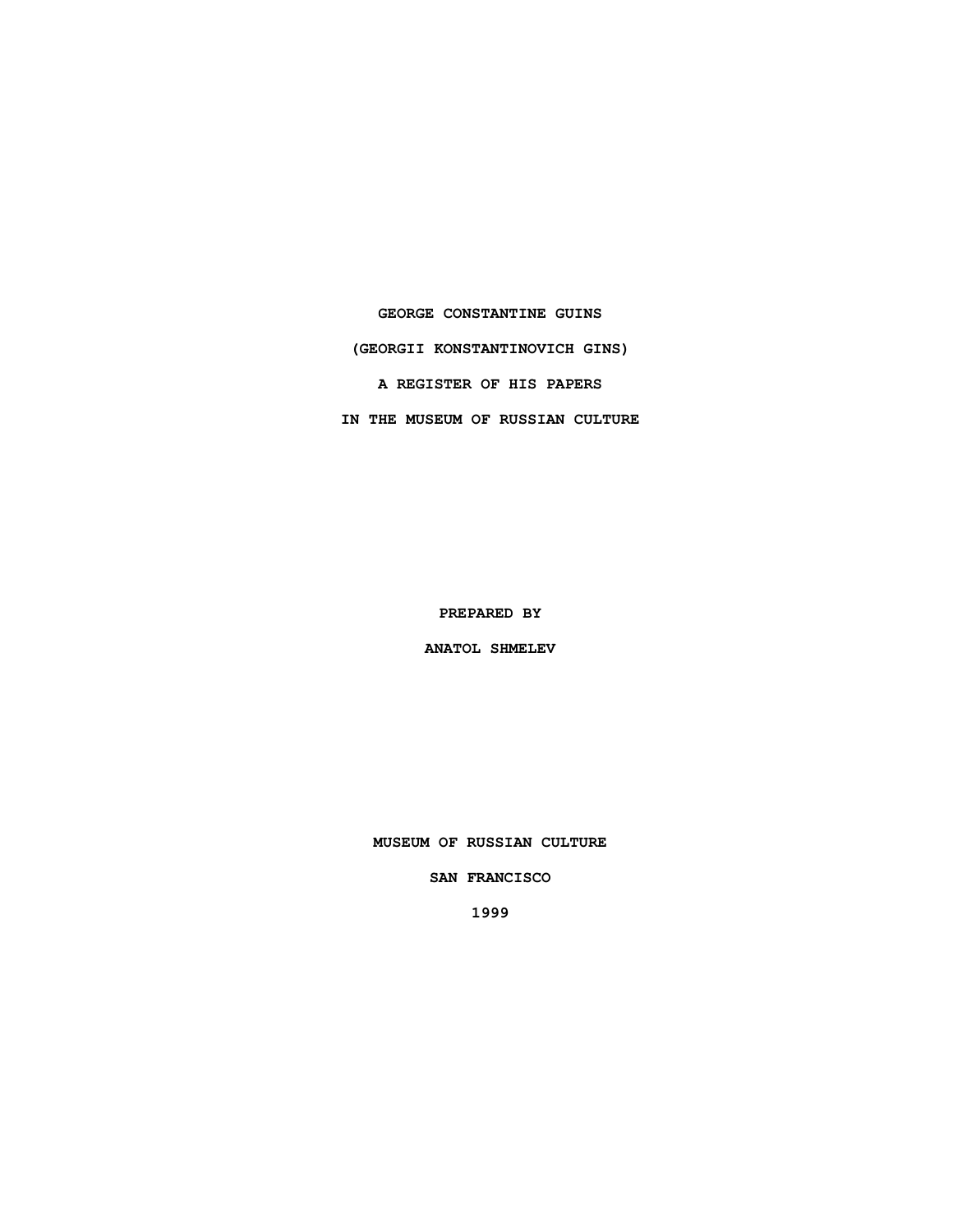# **GEORGE C. GUINS**

## **BIOGRAPHICAL NOTE**

| 1887, April 27 (N.S.) | Born, Novogeorgievsk, Russia (Modlin, Poland)                                                                                                                                                                              |
|-----------------------|----------------------------------------------------------------------------------------------------------------------------------------------------------------------------------------------------------------------------|
| 1909                  | Law degree, St. Petersburg University                                                                                                                                                                                      |
| 1910                  | Entered government service, Resettlement Office of<br>Ministry of Agriculture                                                                                                                                              |
| 1915                  | Law degree, St. Petersburg University                                                                                                                                                                                      |
| 1916                  | Privat-Dozent, St. Petersburg University                                                                                                                                                                                   |
| 1917                  | Chief Legal Counselor, Ministry of Provisions                                                                                                                                                                              |
| 1918-1920             | Manager of Affairs, Siberian (later All-Russian)<br>Provisional Government (also held positions of<br>Assistant Minister of Foreign Affairs and Assistant<br>Minister of Education, Chairman of State Economic<br>Council) |
| 1921                  | Author, Sibir', soiuzniki i Kolchak                                                                                                                                                                                        |
| 1921-1926             | Service on administration of Chinese Eastern Railway as<br>Head of Chancellery and later Chief Controller                                                                                                                  |
| 1927                  | Author, Eticheskie problemy sovremennogo Kitaia                                                                                                                                                                            |
| 1928                  | Author, Obosnovanie politiki prava v trudakh Professora<br>L.I. Petrazhitskogo                                                                                                                                             |
| 1929                  | Law degree, Paris                                                                                                                                                                                                          |
| 1931-1932             | Author, Novye idei v prave i osnovnye problemy<br>sovremennosti                                                                                                                                                            |
| 1933                  | Author, Uchenie o prave i politicheskaia ekonomiia                                                                                                                                                                         |
| 1936                  | Author, Ocherki sotsial'noi psikhologii                                                                                                                                                                                    |
| 1940                  | Author, Predprinimatel'                                                                                                                                                                                                    |
| 1941                  | Author, Quo Vadis Europa?                                                                                                                                                                                                  |
| 1941                  | Emigrated to the United States                                                                                                                                                                                             |
| 1946–1953             | Lecturer, University of California, Berkeley                                                                                                                                                                               |
| 1954-1964             | Consultant, Voice of America, United States Information<br>Agency                                                                                                                                                          |
| 1971                  | Died                                                                                                                                                                                                                       |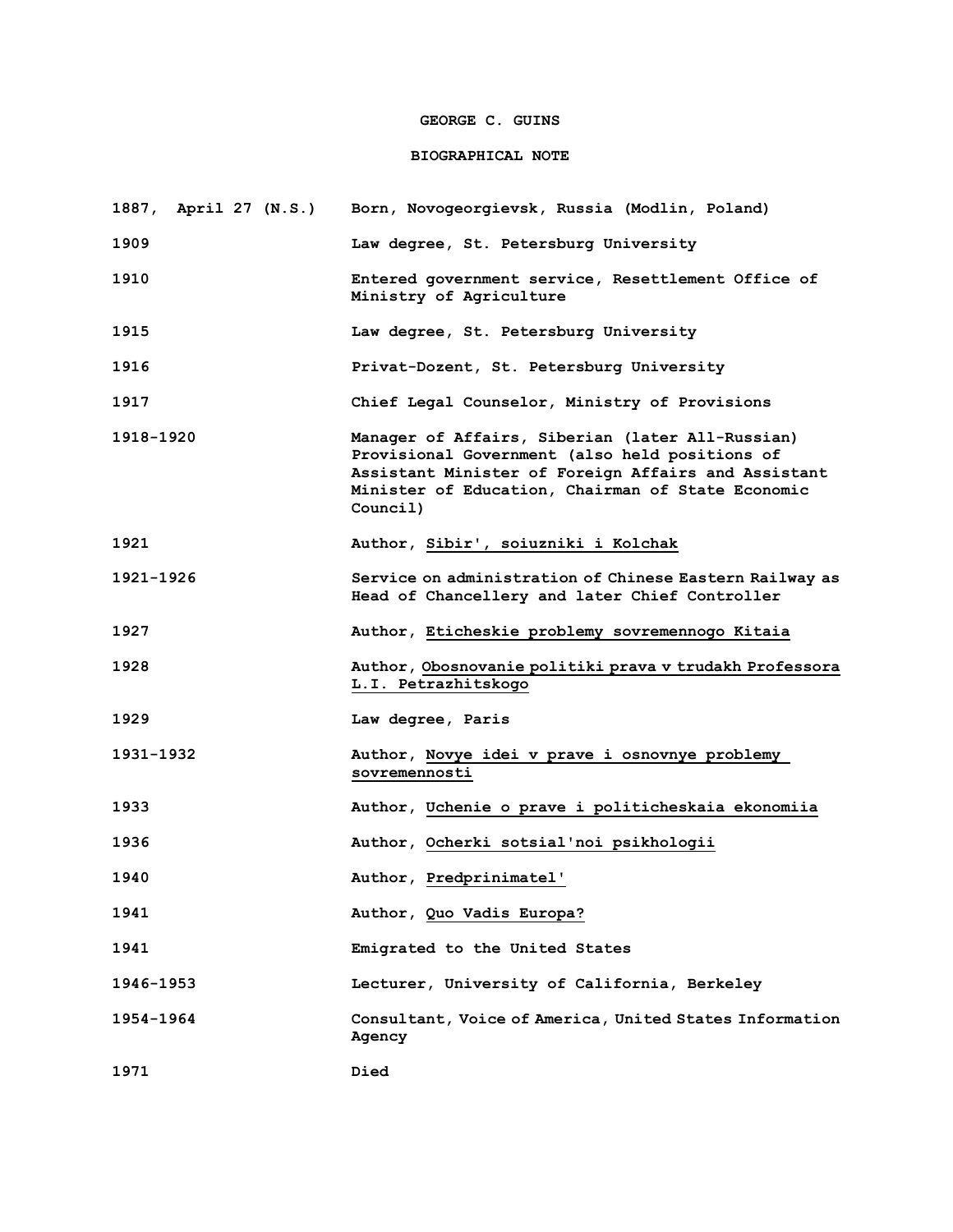### **SCOPE AND CONTENT NOTE**

**GEORGE C. GUINS PAPERS**

**This collection consists mainly of the speeches, writings and lectures of George C. Guins for his émigré period.**

**The collection contains important biographical material, including his third person autobiography and oral history interviews. Also of particular significance are his unpublished book manuscripts on the development of Russian history and culture, as well as on his academic specialty – legal theory.** 

**Detailed processing and preservation microfilming for these materials were made possible by a generous grant from the National Endowment for the Humanities and by matching funds from the Hoover Institution and Museum of Russian Culture. The grant also provides depositing a microfilm copy in the Hoover Institution Archives. The original materials and copyright to them (with some exceptions) are the property of the Museum of Russian Culture, San Francisco. A transfer table indicating corresponding box and reel numbers is appended to this register.**

**The Hoover Institution assumes all responsibility for notifying users that they must comply with the copyright law of the United States (Title 17 United States Code) and Hoover Rules for the Use and Reproduction of Archival Materials.**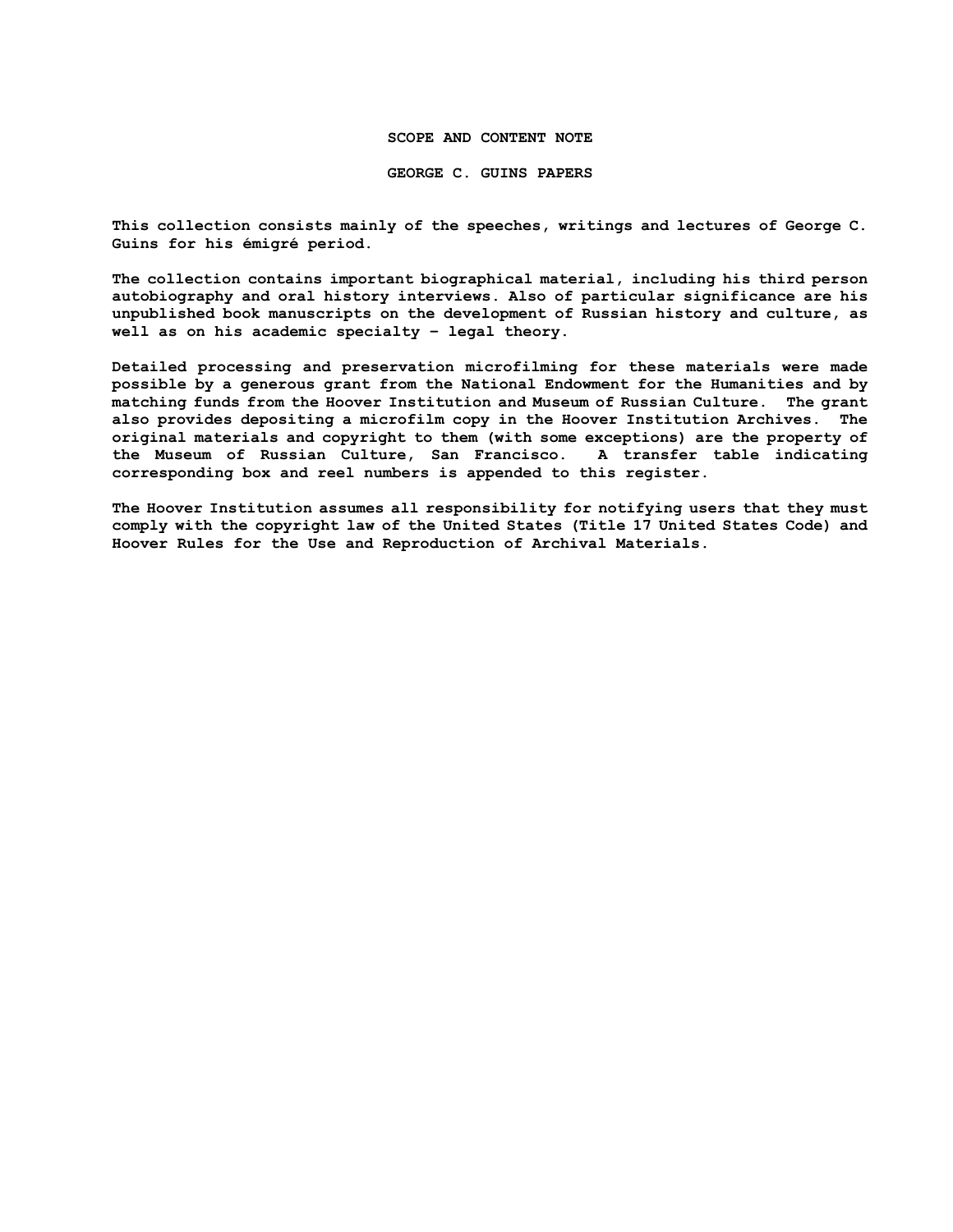### **REGISTER**

# **GEORGE C. GUINS PAPERS**

### **SERIES DESCRIPTION:**

| Box Nos | Series                                                                                                                                                                                                                                               |
|---------|------------------------------------------------------------------------------------------------------------------------------------------------------------------------------------------------------------------------------------------------------|
| 1       | BIOGRAPHICAL FILE, 1917-1971. Personal and financial<br>papers, identity documents, oral history interviews,<br>autobiographical notes and correspondence, bibliography of<br>works, farewell addresses, arranged alphabetically by<br>physical form |
| 1       | CORRESPONDENCE, 1950-1964 and undated. Arranged<br>alphabetically by name of correspondent                                                                                                                                                           |
| $2 - 7$ | SPEECHES AND WRITINGS, 1918-1964. Speeches, drafts of<br>articles and books, offprints, reviews and related<br>correspondence, arranged chronologically by title                                                                                     |
| $7 - 8$ | COURSE MATERIALS, 1918-1953. Lecture notes, reading lists,<br>examination questions, background material, rolls and<br>syllabi, arranged chronologically by period and therein<br>alphabetically by physical form and course title                   |
| 9       | SUBJECT FILE, 1931-1953. Appeals, by-laws, correspondence,<br>notes, statutes, clippings and other printed matter, arranged<br>alphabetically by subject                                                                                             |
| 10      | OVERSIZE FILE, 1964 and undated. Address honoring Guins and<br>certificate of service                                                                                                                                                                |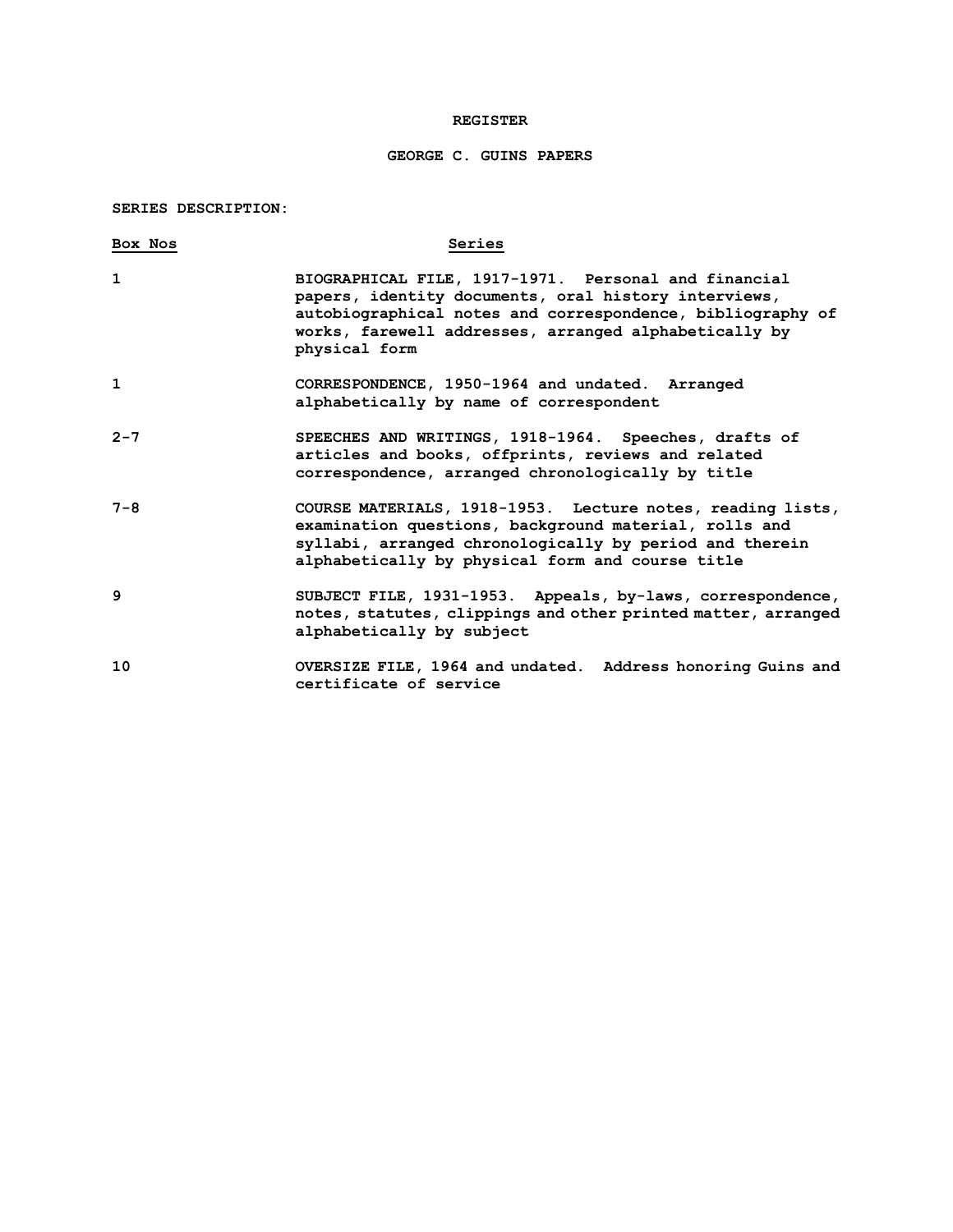**CONTAINER LIST:**

|         | Box Folder     |                                                                                            |
|---------|----------------|--------------------------------------------------------------------------------------------|
| Nos Nos |                | Contents                                                                                   |
|         |                |                                                                                            |
| 1.      |                | BIOGRAPHICAL FILE, 1917-1971. See also SPEECHES AND WRITINGS and<br><b>OVERSIZE FILE</b>   |
|         |                | Addresses honoring Guins. See also OVERSIZE FILE                                           |
|         | 1              | On the occasion of leaving the service of the Chinese                                      |
|         |                |                                                                                            |
|         | $\mathbf{2}$   | Eastern Railroad, 1926 (in Chinese)<br>On the occasion of the tenth anniversary of Guins's |
|         |                | teaching political economy at the First Harbin Public                                      |
|         |                | Commercial School, 1941                                                                    |
|         | 3              | Autobiographical note and brief resume                                                     |
|         | 4              | Bibliography of works published (to 1949)                                                  |
|         |                | Certificate of service. See OVERSIZE FILE                                                  |
|         | 5              | Correspondence relating biographical information for oral                                  |
|         |                | history project, n.d. Includes letters to director of UC                                   |
|         |                | Berkeley Regional Oral History Office Willa Baum and                                       |
|         |                | interviewer Boris Raymond                                                                  |
|         |                | Oral history projects conducted by the Regional Oral History                               |
|         |                | Office of the University of California, Berkeley                                           |
|         | 6              | Impressions of the Russian Imperial<br>George C. Guins:                                    |
|         |                | Government (Berkeley, CA: University of California                                         |
|         |                | Regional Oral History Office, 1971)                                                        |
|         | 7              | George C. Guins, Professor and Government Official:                                        |
|         |                | Russia, China and California. An Interview Conducted                                       |
|         |                | by Boris Raymond (Berkeley, CA: University of                                              |
|         |                | California Regional Oral History Office, 1966)                                             |
|         | 8              | Miscellaneous documents, including travel certificates,                                    |
|         |                | identity papers, power of attorney forms and a contract form                               |
|         |                | (typescript, apparently drawn up by Guins), service and                                    |
|         |                | financial records, 1917-1941 (in Russian and Chinese, with                                 |
|         |                | attached photographs)                                                                      |
|         |                | CORRESPONDENCE, 1950-1964                                                                  |
|         | 9              | General and unidentified, n.d.-1964                                                        |
|         | 10             | Beliaev, Nikolai Pavlovich, 1950                                                           |
|         | 11             | Gsowska, Helena, 1964                                                                      |
|         | 12             | Paramonov, Sergei Iakovlevich, 1955                                                        |
|         | 13             | Taylor, Pauline, 1964                                                                      |
| 2.      |                | SPEECHES AND WRITINGS, 1918-1964                                                           |
|         |                | General                                                                                    |
|         |                | Fragments                                                                                  |
|         | 1              | Biography of Admiral Kolchak, n.d. Typescript                                              |
|         | $\overline{2}$ | Works on the Russian Civil War and Allied                                                  |
|         |                | intervention, n.d. Typescript (in Russian and                                              |
|         |                | English)                                                                                   |
|         | 3              | Work(s) on the Slav question at the close of World                                         |
|         |                | Typescript<br>War II, n.d.                                                                 |
|         | 4              | Notes, n.d. Holograph                                                                      |
|         | 5              | Research materials on Soviet law, c. 1954-1955.                                            |
|         |                | Holograph and typescript                                                                   |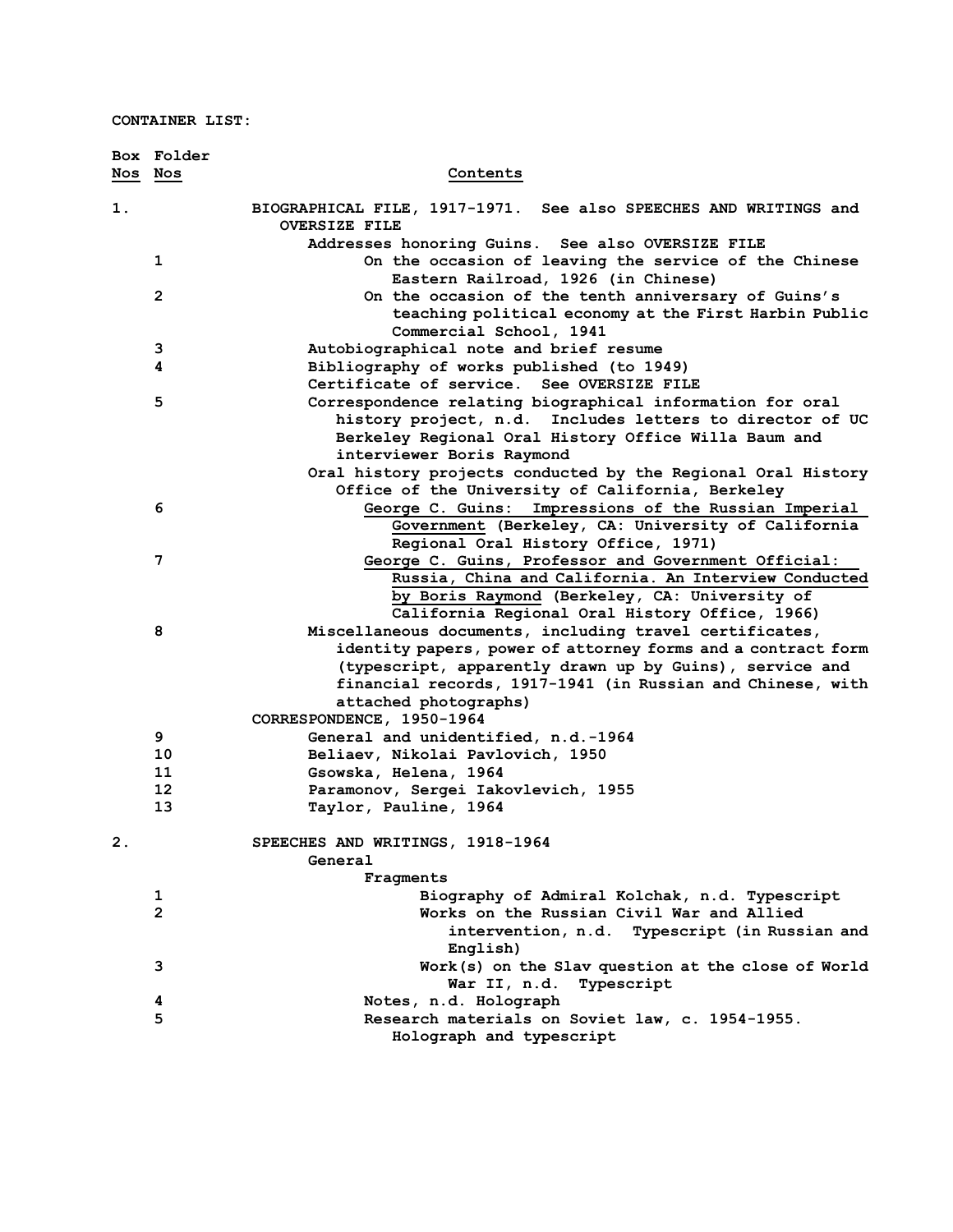|    | 2. (Contd.) SPEECHES AND WRITINGS (Contd.)                                   |
|----|------------------------------------------------------------------------------|
| 6  | "Aggression - A Challenge to the U.N.," n.d. Typescript                      |
| 7  | "Anglichanin o russkikh i o sovetskoi zhizni, " n.d. Typescript              |
| 8  | "Beloe dvizhenie," n.d. Background material, notes, related                  |
|    | fragments and typescript (incomplete), including early                       |
|    | draff(s)                                                                     |
| 9  | "Beloe dvizhenie i ego razvitie," n.d. Typescript                            |
|    | (incomplete). Includes early draft(s)                                        |
| 10 | "Chego strana zhdet ot Aika Eisenhauera?" n.d. Typescript                    |
| 11 | "Chekhoslovakiia i Rossiia," n.d.<br>Typescript                              |
| 12 | "Chelovek v Sovetskom gosudarstve," n.d.<br>Typescript                       |
| 13 | "Chto proiskhodit v mire?" n.d. Typescript                                   |
| 14 | "Comrades But Not Brothers!" n.d. Typescript                                 |
| 15 | "D. P." [speech], n.d. Notes                                                 |
| 16 | "Dva Verkhovnykh suda," n.d. Typescript                                      |
| 17 | "Dvortsovyi perevorot v Moskve," n.d. Typescript                             |
| 18 | "Fashizm," n.d. Holograph. Includes early draft entitled "O<br>fashizme"     |
| 19 | "The Fateful Events of the W. W. II," n.d. Notes and typescript              |
| 20 | "The Influence of Social Culture on Human Behavior," n.d.                    |
|    | Typescript                                                                   |
| 21 | "The International Peace Army (IPA), "n.d.<br>Typescript                     |
| 22 | "Iron Curtain Laws and Convictions By False Confessions," n.d.<br>Typescript |
| 23 | "Is Comintern Suspended or Dead?" n.d. Typescript                            |
| 24 | "Kakovo zhe budushchee Rossii," n.d. Typescript                              |
| 25 | "Kul'tura natsionalnykh menshinstv v S.S.S.R.," n.d.                         |
|    | Typescript                                                                   |
|    | "Legal Policy (Principles of Legislation and Administration)."               |
|    | See "Politika prava (osnovy zakonodatel'stva i                               |
|    | upravleniia), " $n.d.$ ( $qqv.$ )                                            |
| 26 | "Lozungi prezidenta Eizenkhauera," n.d. Typescript                           |
| 27 | "Makhnovtsy i zelenye," n.d. Typescript                                      |
| 28 | "Na poroge novogo goda, " n.d. Typescript                                    |
| 29 | "Nad svezhei mogiloi E.P. Grot," n.d. Typescript                             |
| 30 | "Nakanune Zhenevskoi konferentsii," n.d.<br>Typescript                       |
| 31 | "Napoleon XX-qo veka," n.d. Typescript                                       |
| 32 | "The National Question and Revolution," n.d. Typescript                      |
| 33 | "Natsional'naia problema i budushchee Rossii," n.d.<br>Typescript            |
| 34 | "Natsional'naia problema v Rossii," n.d.<br>Typescript                       |
| 35 | "Neodolimaia sila," n.d.<br>Typescript                                       |
| 36 | "Ob iazyke i pol'zovan'i im," n.d. Typescript                                |
| 37 | "Obedinennye natsii, " n.d. Typescript                                       |
| 38 | "Obedinennye natsii i prezident de Goll'," n.d. Typescript                   |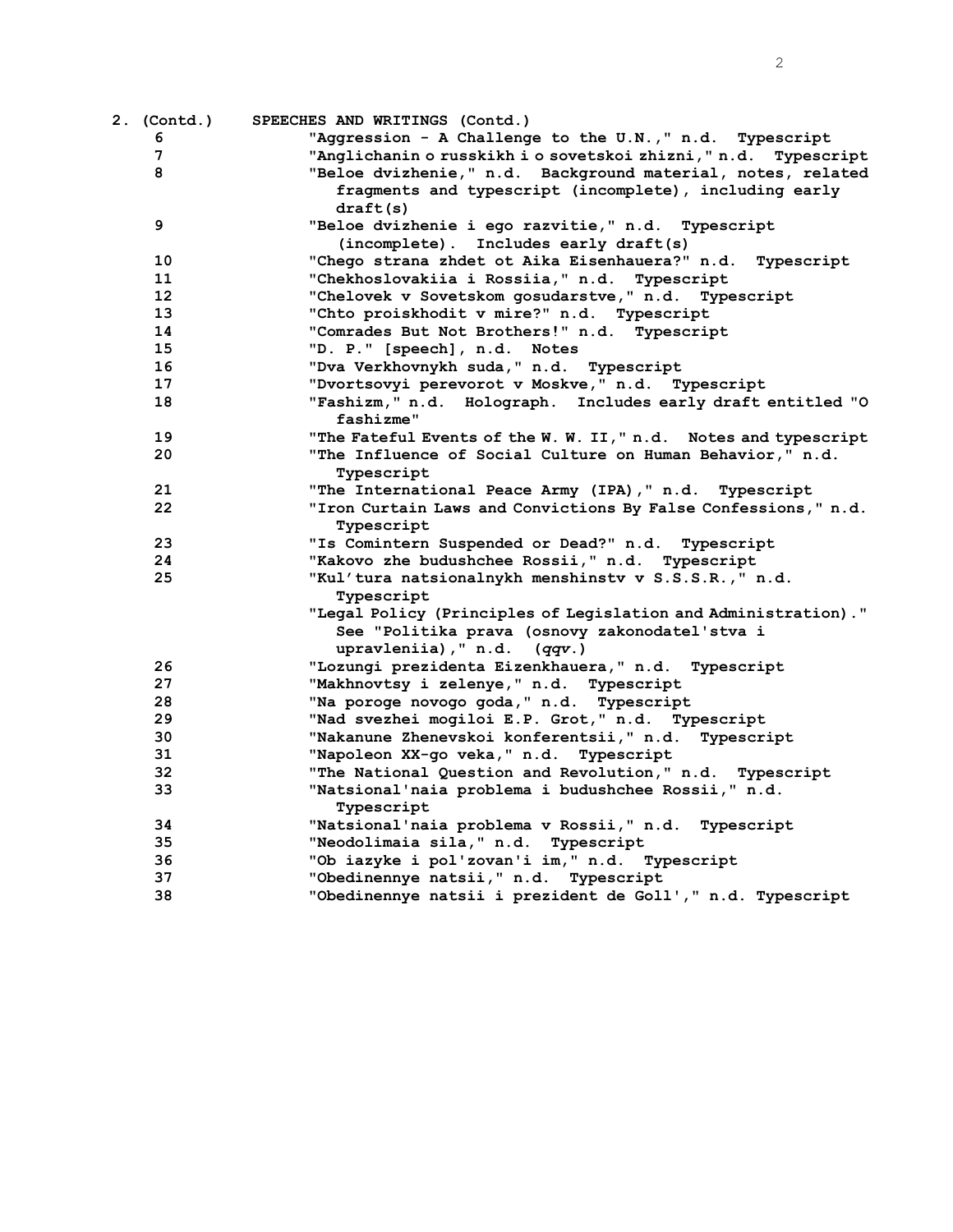| 3. |                   | SPEECHES AND WRITINGS (Contd.)                                                                                                                                                                                                                                                                                                                                                                                                                                                                                                                                                                                                                                                                                                                                                                                                                                          |
|----|-------------------|-------------------------------------------------------------------------------------------------------------------------------------------------------------------------------------------------------------------------------------------------------------------------------------------------------------------------------------------------------------------------------------------------------------------------------------------------------------------------------------------------------------------------------------------------------------------------------------------------------------------------------------------------------------------------------------------------------------------------------------------------------------------------------------------------------------------------------------------------------------------------|
|    | $1 - 2$           | "Obshchaia teoriia prava," n.d. Holograph and typescript.<br>Includes background material, notes, and drafts of a<br>proposed book. Materials have been left in original order,<br>which may or may not reflect author's order, with the<br>exception of placement of table of contents at beginning.<br>Some of the content is in the form of a revised draft of<br>material previously published. Includes early titles<br>and/or drafts of sections entitled "Psikhologicheskaia<br>teoriia prava," "Sotsial'naia psikhologiia i pravo," and<br>"Sotsiologicheskie i psikhologicheskie predposylki novykh<br>idei v prave, " 1933, notes for speech entitled "Sotsial'naia<br>psikhologiia i osnovy prava, " 1936 September 8, before the<br>Kharbinskii Iuridicheskii Fakul'tet, Harbin, China, and<br>news clipping summarizing speech (Gun-Bao, 9 September 1936) |
|    | 3                 | "Odin iz retseptov, " n.d. Typescript                                                                                                                                                                                                                                                                                                                                                                                                                                                                                                                                                                                                                                                                                                                                                                                                                                   |
|    | 4                 | "Perevoploshchenie Peterburga, " n.d. Typescript                                                                                                                                                                                                                                                                                                                                                                                                                                                                                                                                                                                                                                                                                                                                                                                                                        |
|    | 5                 | "Peterburgskie biurokraty predrevoliutsionnogo vremeni, " n.d.<br>Typescript                                                                                                                                                                                                                                                                                                                                                                                                                                                                                                                                                                                                                                                                                                                                                                                            |
|    | 6                 | "Pochemu kul't Pushkina," n.d. Holograph                                                                                                                                                                                                                                                                                                                                                                                                                                                                                                                                                                                                                                                                                                                                                                                                                                |
|    | 7                 | "Poeziia Lermontova i sovremennost'," n.d.<br>Typescript                                                                                                                                                                                                                                                                                                                                                                                                                                                                                                                                                                                                                                                                                                                                                                                                                |
|    | 8                 | "Politicheskie prognozy," n.d. Typescript                                                                                                                                                                                                                                                                                                                                                                                                                                                                                                                                                                                                                                                                                                                                                                                                                               |
|    | $9 - 11$          | "Politika prava (osnovy zakonodatel'stva i upravleniia), " n.d.<br>Typescript. Consists of incomplete Russian original, with<br>drafts of material re-used from published works, as well as<br>drafts of English translations entitled "Legal Policy<br>(Principles of Legislation and Administration)," and "Law<br>Making as a Science"                                                                                                                                                                                                                                                                                                                                                                                                                                                                                                                               |
| 4. |                   |                                                                                                                                                                                                                                                                                                                                                                                                                                                                                                                                                                                                                                                                                                                                                                                                                                                                         |
|    | 1<br>$\mathbf{2}$ | "Prisoedinenie Srednei Azii," n.d. Typescript<br>"Programma obnovleniia, " n.d. Typescript<br>"Psikhologicheskaia teoriia prava," n.d. See "Obshchaia<br>teoriia prava," n.d. (qqv.)                                                                                                                                                                                                                                                                                                                                                                                                                                                                                                                                                                                                                                                                                    |
|    | 3                 | Review of Harry Braverman, The Future of Russia, n.d.<br>Typescript                                                                                                                                                                                                                                                                                                                                                                                                                                                                                                                                                                                                                                                                                                                                                                                                     |
|    | 4                 | Review of Ivo Lapenna, State and Law: Soviet and Yugoslav<br>Theory, n.d. Typescript                                                                                                                                                                                                                                                                                                                                                                                                                                                                                                                                                                                                                                                                                                                                                                                    |
|    | 5                 | Review of M. G. Levin and L. P. Potapov, editors, The Peoples<br>of Siberia, n.d. Typescript                                                                                                                                                                                                                                                                                                                                                                                                                                                                                                                                                                                                                                                                                                                                                                            |
|    | 6                 | Review of William Petersen, ed., The Realities of World<br>Communism, n.d. Typescript                                                                                                                                                                                                                                                                                                                                                                                                                                                                                                                                                                                                                                                                                                                                                                                   |
|    | 7                 | "Revolution Is Still a Hope," n.d.<br>Typescript (incomplete)                                                                                                                                                                                                                                                                                                                                                                                                                                                                                                                                                                                                                                                                                                                                                                                                           |
|    | 8                 | "Russia Will Overcome Japan," n.d.<br>Typescript                                                                                                                                                                                                                                                                                                                                                                                                                                                                                                                                                                                                                                                                                                                                                                                                                        |
|    | 9                 | "The Russians Among Us," n.d. Typescript                                                                                                                                                                                                                                                                                                                                                                                                                                                                                                                                                                                                                                                                                                                                                                                                                                |
|    | 10                | "Russia's and Soviet Culture (A Philosophy of Russian<br>History), " n.d. Typescript. Incomplete work consisting<br>of background notes, partial table of contents, preface (in<br>Russian and two English versions), early drafts of chapters<br>V ("Mongol'skaia imperiia," with fragment in English) and<br>VII ("The New Generation" - chapter XXII in the final draft),<br>and a section entitled "Part III: Soviet Culture" (chapter                                                                                                                                                                                                                                                                                                                                                                                                                              |
|    |                   | XII through conclusion)                                                                                                                                                                                                                                                                                                                                                                                                                                                                                                                                                                                                                                                                                                                                                                                                                                                 |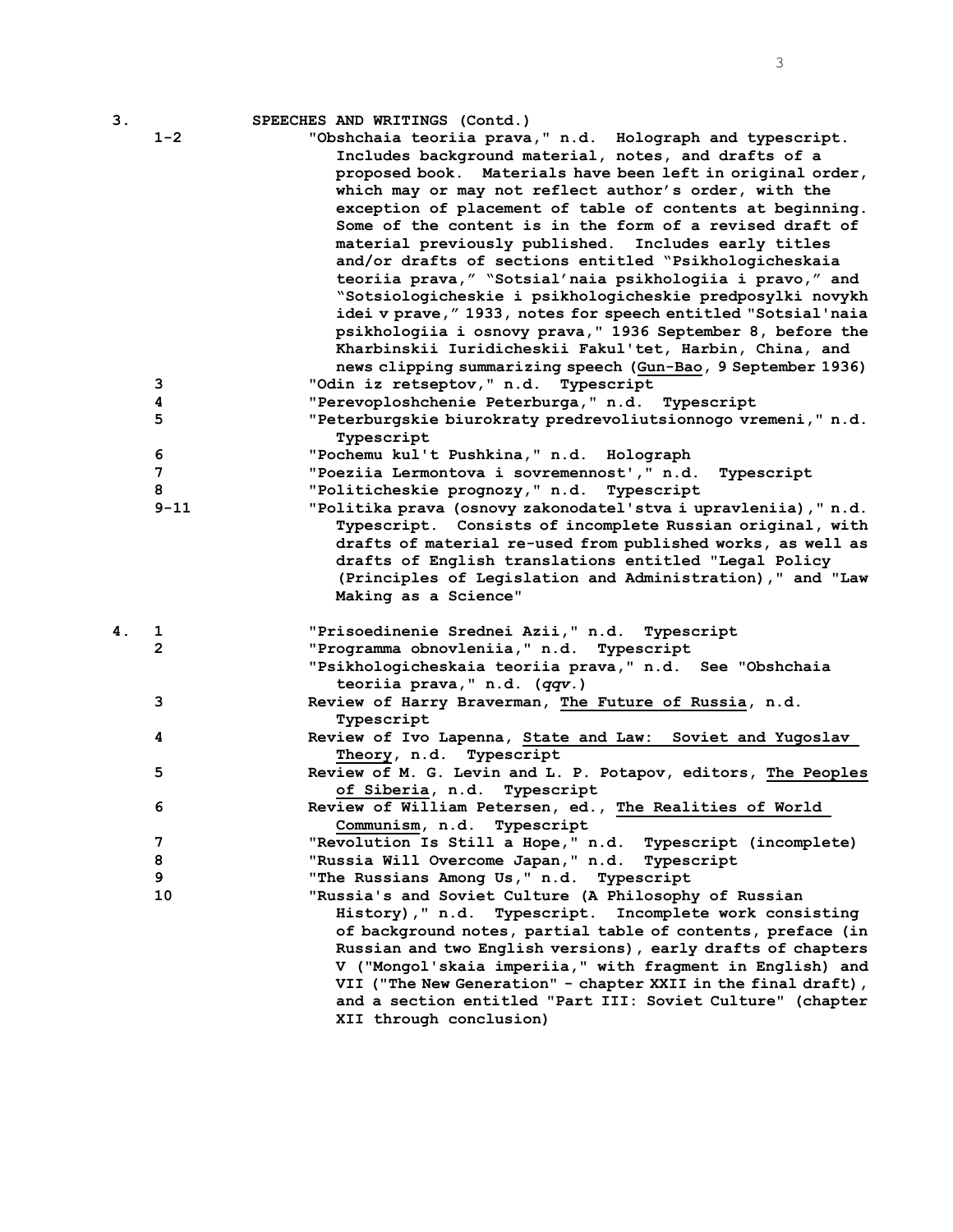|    | 4. (contd.)     | SPEECHES AND WRITINGS (Contd.)                                                                    |
|----|-----------------|---------------------------------------------------------------------------------------------------|
|    | 11              | "Russkaia revoliutsiia v plane mirovoi istorii," n.d.                                             |
|    |                 | Typescript                                                                                        |
|    | 12 <sup>2</sup> | "Samoe dorogoe zdanie v mire," n.d. Typescript                                                    |
|    | 13              | "Siberia and Its Peoples," n.d. Typescript                                                        |
|    | 14              | "Soiuzniki i Rossiia v gody revoliutsii," n.d. Notes, early                                       |
|    |                 | drafts, fragments and typescript (incomplete)                                                     |
|    | 15              | "Sotsialisticheskaia zakonnost'," n.d. Typescript and                                             |
|    |                 | abridged English translation ("Socialist Legality")                                               |
|    |                 | "Sotsial'naia psikhologiia i pravo." See "Obshchaia teoriia                                       |
|    |                 | prava, $''$ n.d. (qqv.)                                                                           |
|    | 16              | "Stolitsa S.Sh.A., " n.d. Typescript                                                              |
|    | 17              | "Trevozhnye simptomy," n.d. Typescript                                                            |
|    | 18              | "Ukraina posle revoliutsii," n.d. Research notes and                                              |
|    |                 | typescript                                                                                        |
|    | $19 - 20$       | Untitled draft of book(s) on development of USSR in the                                           |
|    |                 | post-World War II period (industry, society, law, ideology,                                       |
|    |                 | constitutional and political issues), n.d. Holograph and                                          |
|    |                 | typescript (in Russian and English). May include chapters                                         |
|    |                 | and fragments related to other works                                                              |
|    |                 |                                                                                                   |
| 5. | 1               | Untitled draft of book(s) on Russian foreign relations                                            |
|    |                 | (historical development and the post-World War II period),                                        |
|    |                 | n.d. Typescript                                                                                   |
|    | $\mathbf{2}$    | Untitled work on Solidarism, n.d. Typescript                                                      |
|    | 3               | "V Kaliforniiskom universitete," n.d. Typescript                                                  |
|    | 4               | "Verkhovnyi sud i Kongress, " n.d. Typescript                                                     |
|    | 5               | "Verkhovnyi sud. Pamiati F. Frankfurtera," n.d. Typescript                                        |
|    | 6               | "Vosstanovlenie obshchei istorii: Malorossiia posle                                               |
|    |                 | vossoedineniia, " n.d. Typescript                                                                 |
|    | 7               | "Vremennoe Pravitel'stvo i Bol'shevizm: Vospominaniia i                                           |
|    | 8               | razmyshleniia, " n.d. Typescript<br>"The World in the Process of Reconstruction," n.d. Typescript |
|    | 9               | "Za i protiv, " n.d. Typescript                                                                   |
|    | 10              | "Zagadochnye ieroglify," n.d. Typescript                                                          |
|    | 11              | "Znachenie literatury," n.d. Holograph                                                            |
|    | 12              | Eticheskie problemy sovremennogo Kitaia, Harbin, 1927.                                            |
|    |                 | Printed copy                                                                                      |
|    | 13              | Obosnovanie politiki prava v trudakh Professora L. I.                                             |
|    |                 | Petrazhitskogo, Harbin, 1928. Printed copy                                                        |
|    | 14              | L. I. Petrazhitskii: Kharakteristika nauchnogo tvorchestva,                                       |
|    |                 | 1867-1931 g. g., Harbin, 1931. Printed copy                                                       |
|    | 15              | "Russkaia obshchestvennaia kultura i reformy Imper. Al. II,"                                      |
|    |                 | [1931]. Holograph                                                                                 |
|    | 16              | Novye idei v prave i osnovnye problemy sovremennosti.<br>Vypusk                                   |
|    |                 | 1, Harbin, 1931. Printed copy                                                                     |
|    | 17              | Novye idei v prave i osnovnye problemy sovremennosti.<br>Vypusk                                   |
|    |                 | 2, Harbin, 1932. Printed copy                                                                     |
|    | 18              | Uchenie o prave i politicheskaia ekonomiia, Harbin, 1933.                                         |
|    |                 | Printed copy                                                                                      |
|    |                 |                                                                                                   |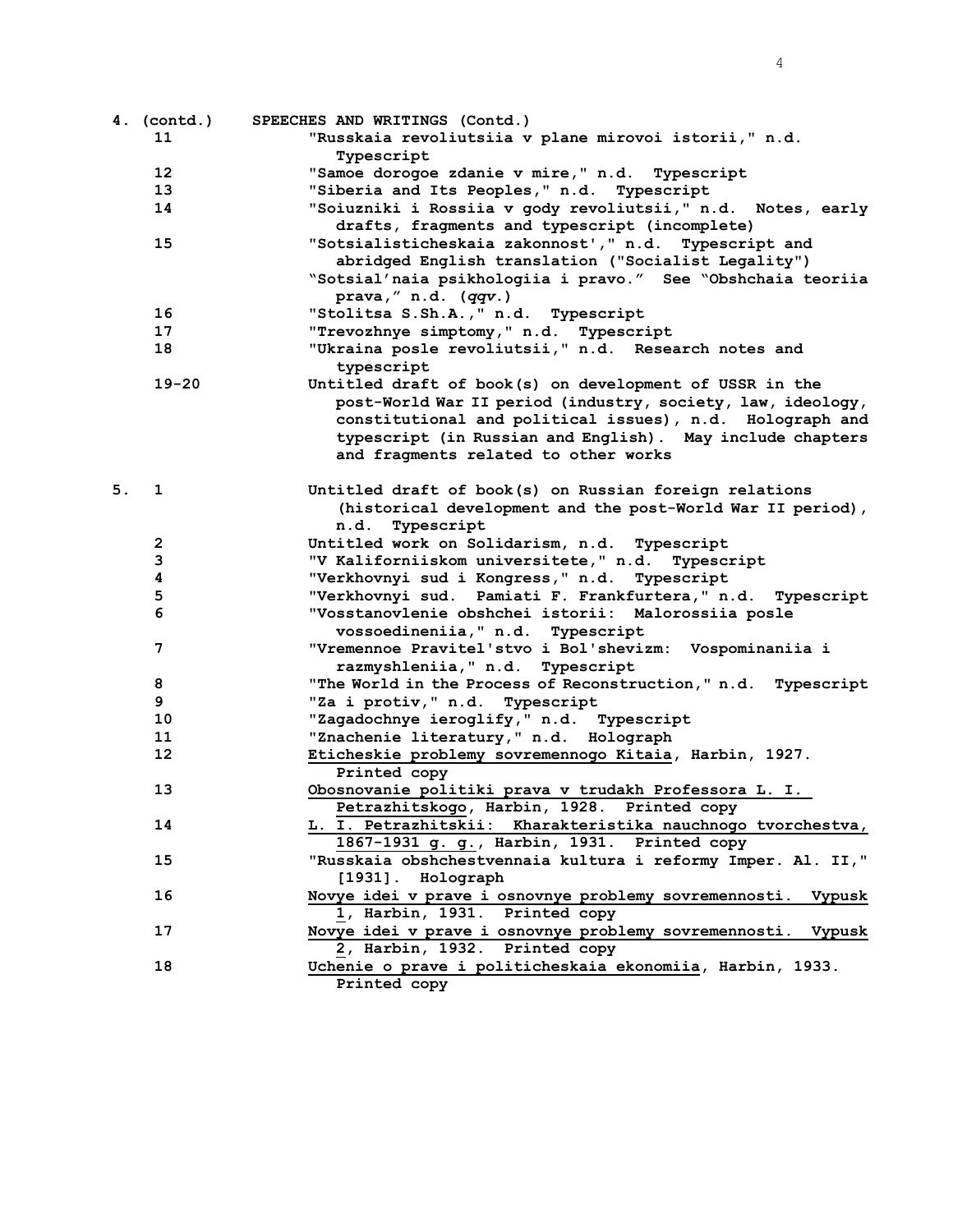| б.                      | SPEECHES AND WRITINGS (Contd.)                                                                                     |
|-------------------------|--------------------------------------------------------------------------------------------------------------------|
|                         | "Sotsiologicheskie i psikhologicheskie predposylki novykh idei                                                     |
|                         | v prave, "1933. See "Obshchaia teoriia prava, " n.d. (qqv.)                                                        |
| $\mathbf 1$             | "Starye i novye liudi," speech, Kharbinskoe Kommercheskoe                                                          |
|                         | Sobranie, Harbin, China, 1933 November 15. Holograph and                                                           |
|                         | printed broadside advertising speech                                                                               |
|                         | "Sotsial'naia psikhologiia i osnovy prava, " 1936 September 8.                                                     |
|                         | See "Obshchaia teoriia prava," n.d. (qqv.)                                                                         |
| $\overline{\mathbf{c}}$ | The Entrepreneur, Harbin, 1940. Typescript                                                                         |
| 3                       | "Vospominaniia o S.P.B. Universitete," [1941]. Holograph                                                           |
| 4                       | "Epokha velikikh reform," 1941 November 10-20. Holograph                                                           |
| 5                       | Scrapbook of newspaper clippings consisting of his articles,                                                       |
|                         | c. 1942-1947. Includes biographical note supplied to                                                               |
|                         | Museum of Russian Culture, n.d.                                                                                    |
| 6                       | "Basic Principles of U.N.R.R.A.'s Policy," Southwestern Social                                                     |
|                         | Science Quarterly, 1945 September. Printed copy                                                                    |
| 7                       | "Russia and the United States in the World Economy," American                                                      |
|                         | Journal of Economics and Sociology, 1946 January. Printed                                                          |
|                         | copy                                                                                                               |
| 8                       | "Two Worlds in One: Revolution Against Reform," American<br>Journal of Economics and Sociology, 1946 July. Printed |
|                         |                                                                                                                    |
|                         | copy. Includes a typescript entitled "Two Worlds in 'One<br>World'"                                                |
| 9                       |                                                                                                                    |
|                         | "Rokovye liudi, " Russkaia zhizn', 1946 September 14. Printed<br>copy                                              |
| 10                      | "Russia's Prize in Manchuria," Russian Review, 1946 Autumn.                                                        |
|                         | Printed copy. Includes typescript "Russkii priz v                                                                  |
|                         | Man'chzhurii, " n.d.                                                                                               |
| 11                      | "Korean Plans of Russian Imperialism," American Journal of                                                         |
|                         | Economics and Sociology, 1946 October. Printed copy.                                                               |
|                         | Includes typed draft: "Russia and Korea," n.d.                                                                     |
| 12                      | "Soviet Culture: Old Trends and New," Russian Review, 1947                                                         |
|                         | Autumn.<br>Printed copy                                                                                            |
| 13                      | "The Degeneration of 'Pan-Slavism'," American Journal of                                                           |
|                         | Economics and Sociology, 1948 October. Includes "The                                                               |
|                         | Politics of 'Pan-Slavism'," American Journal of Economics                                                          |
|                         | and Sociology, 1949 January and "The Prospects of                                                                  |
|                         | 'Pan-Slavism'," American Journal of Economics and                                                                  |
|                         | Sociology, 1950 July. Printed copies. Also includes two                                                            |
|                         | typed drafts (one incomplete) of the entire work in English                                                        |
|                         | under the title "The Slav Question" and one typed draft in                                                         |
|                         | Russian, "Slavianskii vopros" (also entitled "Chapter XIV")                                                        |
| 14                      | "A. S. Pushkin (1799-1849), " [1949]. Typescript                                                                   |
| 15                      | "East and West in Soviet Ideology," Russian Review, 1949                                                           |
|                         | October. Printed copy                                                                                              |
| 16                      | "A. N. Ostrovskii i sovremennost'," [1950]. Typescript                                                             |
| 17                      | "Soviet Law -- Terra Incognita," Russian Review, 1950 January.                                                     |
|                         | Printed copy                                                                                                       |
| 18                      | "Soviet Centralism," American Journal of Economics and                                                             |
|                         | Sociology, 1950 April. Printed copy                                                                                |
| 19                      | "Penalties and Rewards in Soviet Law," Washington Law Review,                                                      |
|                         | 1950 May. Printed copy                                                                                             |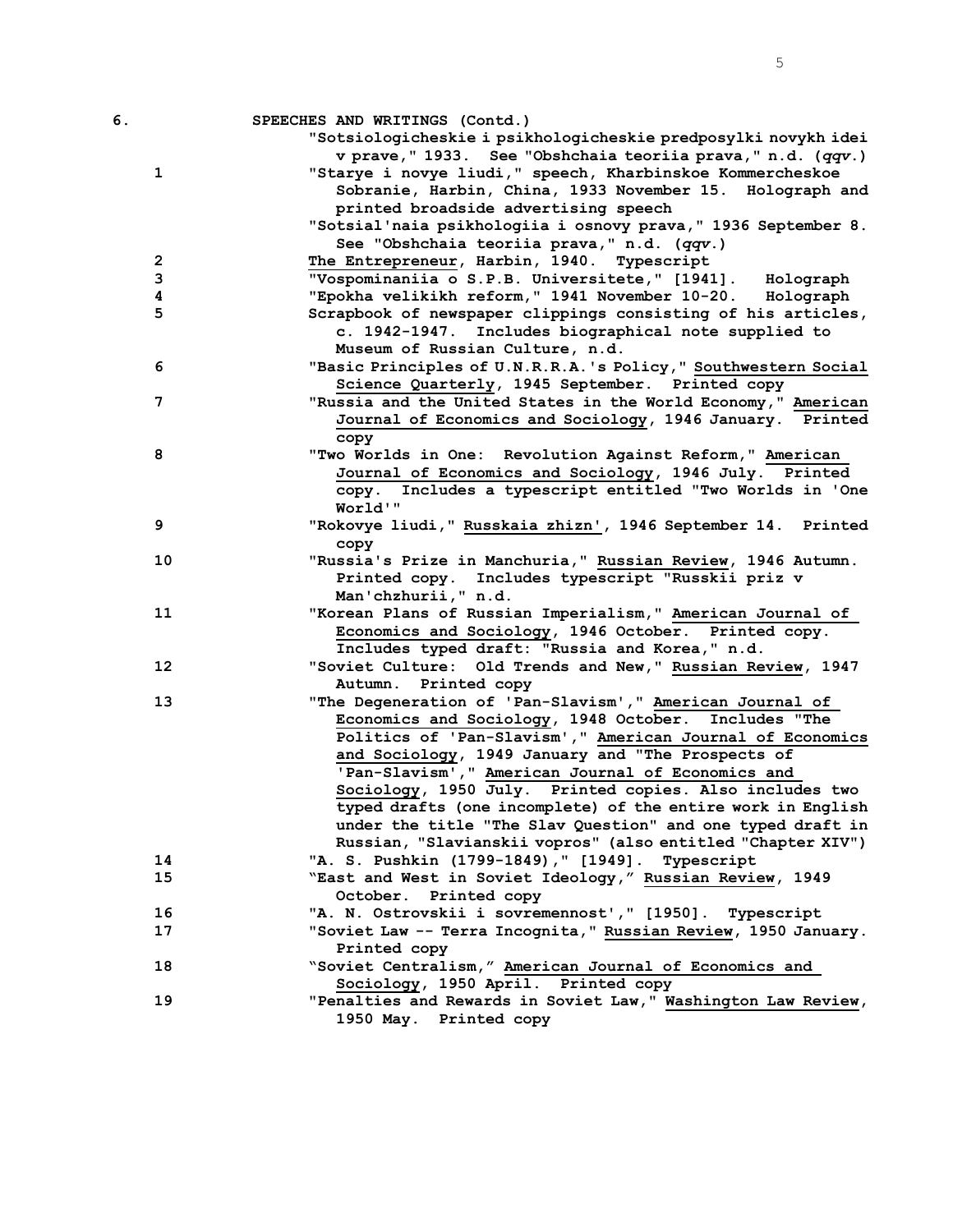6

|    | 6. (Contd.)<br>20 | SPEECHES AND WRITINGS (Contd.)<br>"Law Does Not Wither Away in the Soviet Union," Russian Review, |
|----|-------------------|---------------------------------------------------------------------------------------------------|
|    |                   | 1950 July. Printed copy                                                                           |
|    | 21                | "A Ray of Light in the Realm of Darkness," 1951 October 3.<br>Typescript                          |
|    |                   | Soviet Law and Soviet Society, The Hague, 1954. Typescript                                        |
|    | 22                | Part I                                                                                            |
| 7. | 1                 | Part II. Includes review by V. A. Riasanovsky, n.d.                                               |
|    | $\mathbf{2}$      | "Tserkov' i voina, " 1954 September 11 (date mailed).                                             |
|    |                   | Background notes and typescript                                                                   |
|    | 3                 | "Po povodu khirotonii Episkopa Aliaskinskogo," 1955 September<br>11 (?). Holograph                |
|    | 4                 | "Helpless Mammy," Reader's Digest, 1955 November 7.<br>Typescript                                 |
|    | 5                 | "Amerika na pereput'i, " 1964 December 1. Typescript                                              |
|    | 6                 | "Nerazreshennye problemy 1964 goda," 1965 January 8.<br>Typescript                                |
|    | 7                 | "Liudi vsekh ras obediniaites', " 1965 January 13. Typescript                                     |
|    |                   | COURSE MATERIALS, 1918-1953                                                                       |
|    | 8                 | Omsk, 1918-1919. "Lektsii po grazhdanskomu pravu, "1918-1919.                                     |
|    |                   | Holograph                                                                                         |
|    |                   | Harbin, 1922-1941                                                                                 |
|    |                   | Lectures                                                                                          |
|    | 9                 | "Eticheskie osnovy prava," n.d. Holograph                                                         |
|    | 10                | "Khoziaistvennoe pravo," n.d. Holograph                                                           |
|    | 11                | "Pravo i religiia, " n.d. Holograph                                                               |
|    | 12 <sup>2</sup>   | "Programma. Literatura po grazhdanskomu pravu."                                                   |
|    |                   | Includes reading lists and lectures on special                                                    |
|    |                   | legal issues (tort law, absolute rights,                                                          |
|    |                   | property and family law) as well as articles on                                                   |
|    |                   | legal matters by Guins published earlier, n.d.                                                    |
|    |                   | Typescript and printed matter                                                                     |
|    | 13                | "Sistema kursa torgovogo prava, " n.d. Holograph                                                  |
|    | 14                | "Grazhdanskoe pravo, " 1922. Holograph                                                            |
|    | 15                | "Pedagogicheskoe i motivatsionnoe deistvie<br>prava, "1930. Holograph                             |
|    |                   | Syllabi (programs)                                                                                |
|    | 16                | "Programma po torgovomu pravu, " n.d. Typescript                                                  |
|    | 17                | "Programmy prof. G. K. Ginsa po rimskomu pravu,"                                                  |
|    |                   | Harbin Legal Faculty, n.d. Printed copy                                                           |
|    |                   | "Programma po entsiklopedii prava (dlia studentov                                                 |
|    |                   | I kursa Kommercheskogo fakul'teta za I-oe                                                         |
|    |                   | polugodie 1939 uchebn. goda, "1939.<br>See                                                        |
|    |                   | <b>OVERSIZE FILE</b>                                                                              |
|    | 18                | "Programma po entsiklopedii prava (dlia studentov                                                 |
|    |                   | I kursa Kommercheskogo fakul'teta za I-oe                                                         |
|    |                   | polugodie 1941 uchebn. goda, "1941.                                                               |
|    |                   | Typescript                                                                                        |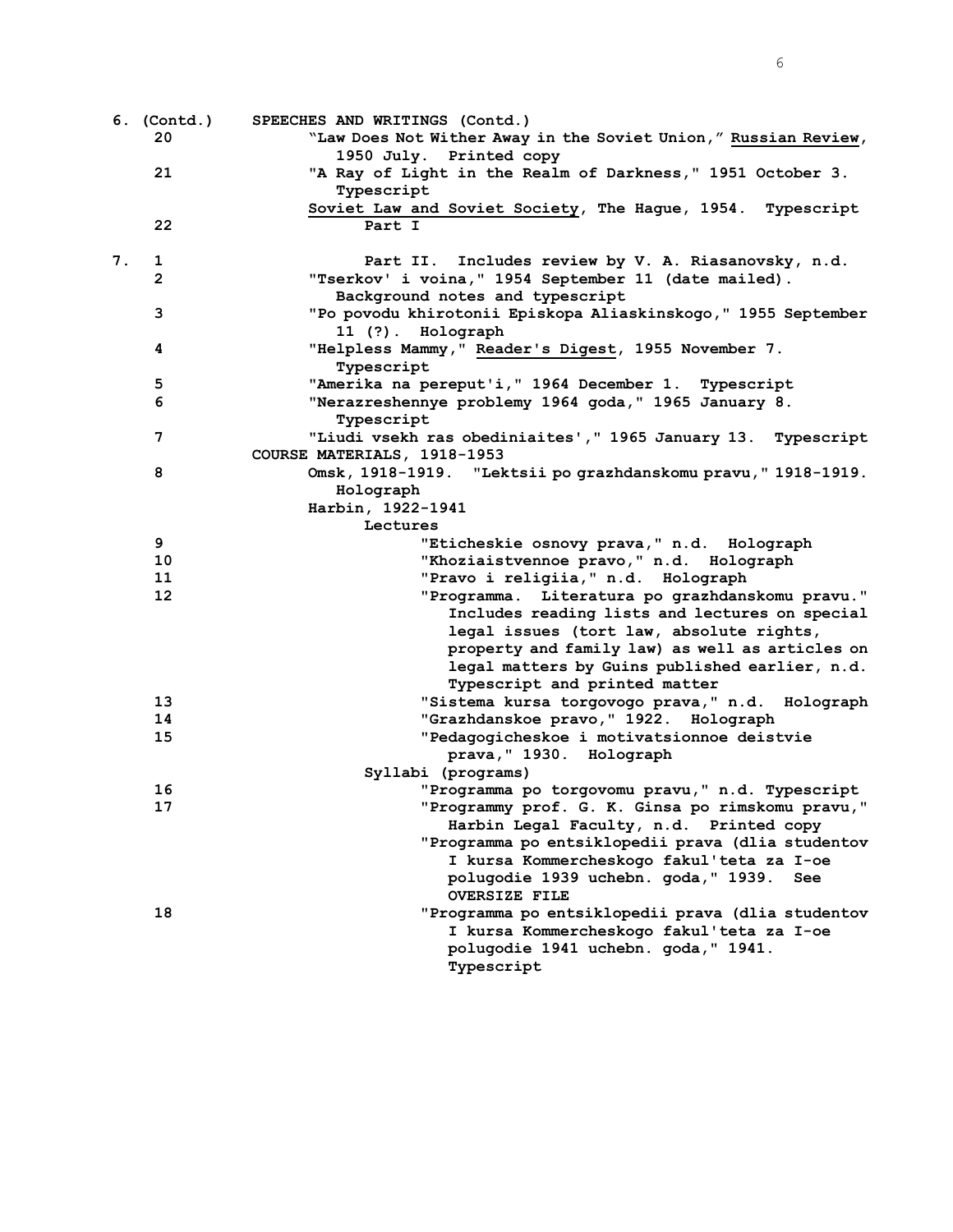|    | 7. (Contd.)    | COURSE MATERIALS (Contd.)                                                       |
|----|----------------|---------------------------------------------------------------------------------|
|    |                | Harbin (Contd.)                                                                 |
|    |                | Syllabi (Contd.)                                                                |
|    | 19             | "Programma po politicheskoi ekonomii (I-yi                                      |
|    |                | semestr) dlia studentov I-go kursa                                              |
|    |                | Kommercheskogo fak-ta S. M. Universiteta (v                                     |
|    |                | 1941 g.), " 1941 May. Typescript                                                |
|    |                | California, 1947-1954 - University of California, Berkeley                      |
|    | $20 - 21$      | Slavic 180A-180B, 181 (lectures on Russian and Soviet                           |
|    |                | history and culture). Includes background notes,                                |
|    |                | research materials, literature summaries and reviews,                           |
|    |                | examination questions, student rolls and related                                |
|    |                | printed matter (pages torn from Russian calendars,                              |
|    |                | book reviews and articles clipped from various                                  |
|    |                | newspapers and journals), 1947-1953                                             |
| 8. | 1              | Slavic 180A-180B, 181 (lectures on Russian and Soviet                           |
|    |                | history and culture). Includes background notes,                                |
|    |                | research materials, literature summaries and reviews,                           |
|    |                | examination questions, student rolls and related                                |
|    |                | printed matter (pages torn from Russian calendars,                              |
|    |                | book reviews and articles clipped from various                                  |
|    |                | newspapers and journals), 1947-1953                                             |
|    | $2 - 3$        | Political Science 116 (lectures on Russian and Soviet                           |
|    |                | law) and Political Science 141 (lectures on Soviet                              |
|    |                | Government). Includes background notes, research                                |
|    |                | materials, literature summaries and reviews,                                    |
|    |                | examination questions, student rolls and related                                |
|    |                | printed matter (pages torn from Russian calendars,                              |
|    |                | book reviews and articles clipped from various                                  |
|    |                | newspapers and journals). Also includes The                                     |
|    |                | Challenge: Bulletin of the Association of Former                                |
|    |                | Political Prisoners of Soviet Labor Camps, vol. I, #1<br>(July 1950), 1947-1953 |
| 9. |                | SUBJECT FILE, 1931-1953                                                         |
|    | 1              | Materialism.<br>Summary of a speech by N. O. Losskii, entitled                  |
|    |                | "Ideal-realizm protiv materializma," 1953 September 14                          |
|    | $\overline{2}$ | Mishpat Gaborrim. Statutes, by-laws and correspondence                          |
|    |                | relating to the establishment of the Jewish Arbitration                         |
|    |                | Court "Mishpat Gaborrim" in Harbin.<br>Includes list of                         |
|    |                | judges, 1931-1932                                                               |
|    | 3              | Orthodox Church in America. Appeals to Ninth and Tenth                          |
|    |                | American Councils.<br>Includes letter from parishioners of                      |
|    |                | St. John church in Berkeley to Rev. Nikolai Veiglas,                            |
|    |                | additions and corrections to church by-laws (notes by                           |
|    |                | Guins), n.d.                                                                    |
|    | 4              | Tubabao, Philippines.<br>Appeal to Senator William F. Knowland,                 |
|    |                | asking for expedited immigration for Russians on Tubabao,                       |
|    |                | 1949 July                                                                       |
|    | 5              | Miscellany. Information items and reports on situation in                       |
|    |                | China and St. John Russian Orthodox Church in Berkeley, CA,                     |
|    |                | n.d.                                                                            |